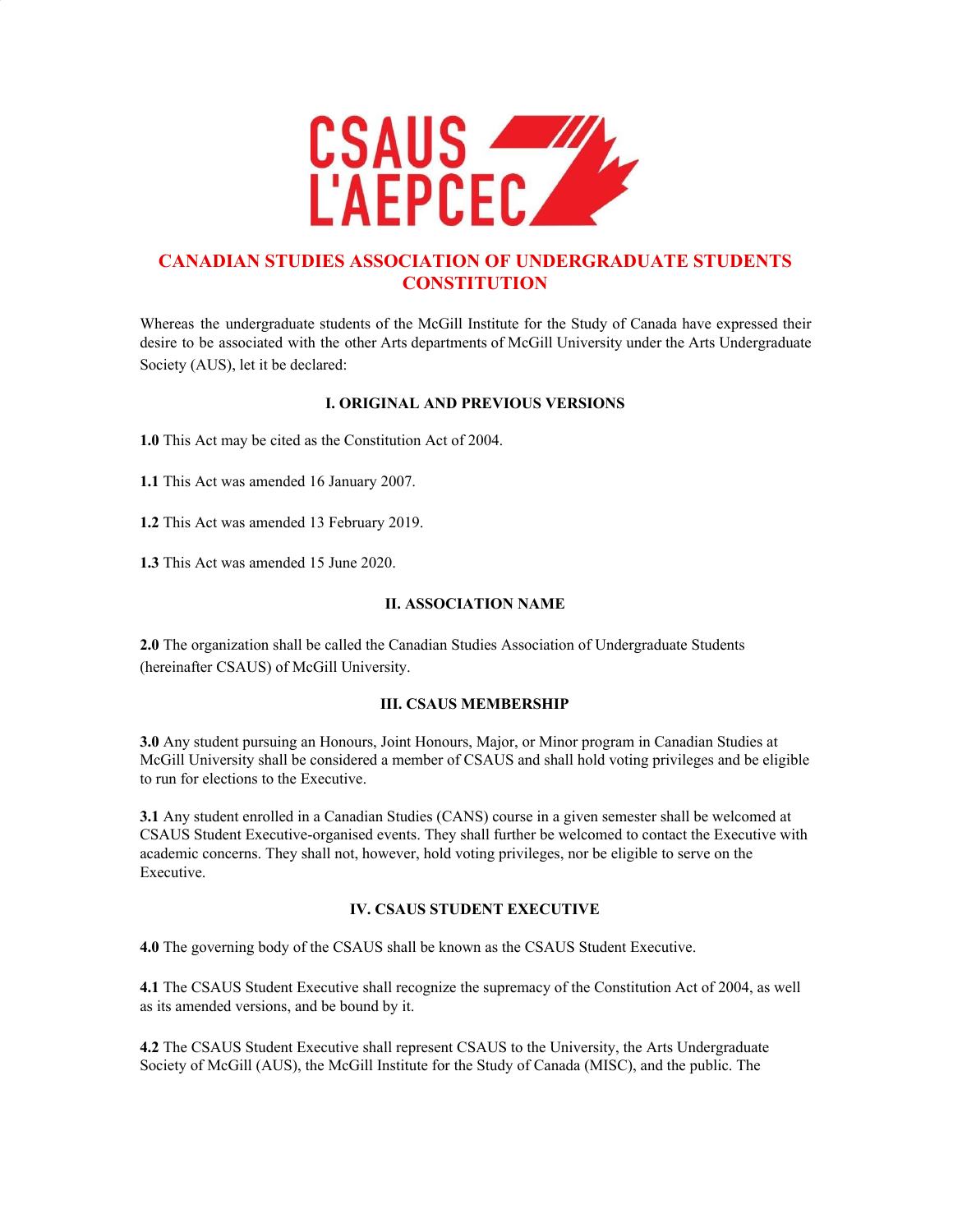Executive shall also organize extracurricular activities, foster publication opportunities, and offer academic services for the benefit of CSAUS members.

**4.3** The Executive shall make all decisions and take action on behalf of the CSAUS.

**4.4** The Executive shall manage the budget allocated to CSAUS by AUS, as well as all other CSAUS funds.

**4.5** All CSAUS Student Executive members must be members of CSAUS and be in good standing with the University.

**4.6** The CSAUS Student Executive shall be comprised of four permanent members: the President, the Vice-President Finance, the Vice-President Internal, and the Vice-President External.

*4.6.1* The term of office for members of the Executive Committee shall be from May 1st to April 30th.

**4.7** Auxiliary members and committees may be appointed as the Executive sees fit.

#### **V. CSAUS STUDENT EXECUTIVE MEMBERS**

**5.0** The President shall be present at and chair all meetings of the CSAUS Student Executive. The President shall set the agenda, date, time and place of the CSAUS Student Executive meetings. Any excusal of absences shall be made at the discretion of the President. The President shall oversee a yearly constitutional review in mid-November. The President shall liaise with the MISC.

**5.1** The Vice-President External shall take minutes during CSAUS Student Executive meetings and shall draft CSAUS' reports to AUS Legislative Council. The Vice-President External shall attend Departmental Academic Roundtables and AUS Legislative Council on behalf of CSAUS. The Vice-President External shall sit on one AUS committee. The Vice-President External shall act as the official representative of the CSAUS should the President be unable to perform this function.

**5.2** The Vice-President Finance may receive monies and receipts on behalf of the CSAUS Student Executive and shall deposit them on behalf of the CSAUS Student Executive to the AUS. They shall be the custodian of all records, ledgers and receipts. The Vice-President Finance shall keep accurate records of all funds and shall inform the CSAUS Student Executive on the financial position of CSAUS. They shall hand over all records to their successor at the end of their term.

**5.3** The Vice-President Internal shall be responsible for informing CSAUS members of upcoming Canadian Studies events and any other pertinent information via listserv, Facebook, and email. The Vice-President shall organize and manage CSAUS events and event-planning. The Vice-President Internal shall recommend appointments to the Editorial Board of *Canadian Content* and, once constituted, shall liaise with said Editorial Board on behalf of the CSAUS Student Executive.

## **VI. CSAUS STUDENT EXECUTIVE MEETINGS**

**6.0** All CSAUS Student Executive meetings are open to the public; however meetings may be held privately at the discretion of the CSAUS Student Executive. Quorum for any Student Executive meeting is half of the Executive members.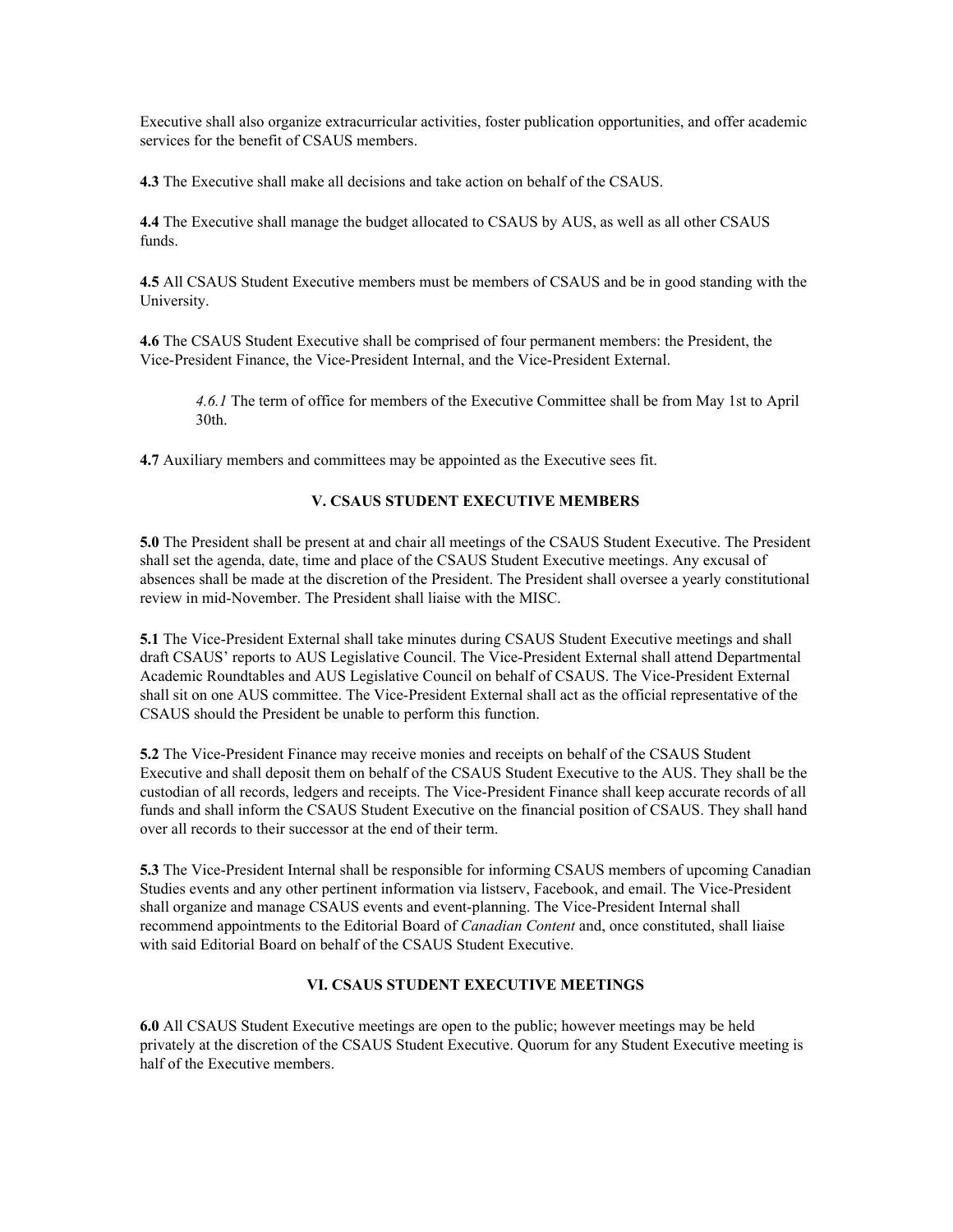**6.1** The CSAUS Student Executive meetings will be held once every two weeks during the fall and winter terms, for a total of twelve (12) meetings during an academic year. At the discretion of the President, up to two (2) meetings may be cancelled through the course of the year, for a minimum number of Executive meetings of ten (10).

#### **VII. CSAUS STUDENT EXECUTIVE ELECTIONS**

**7.0** The CSAUS Student Executive elections shall be regulated by the AUS's departmental association electoral bylaws.

**7.1** All members of CSAUS are eligible to vote in the elections.

**7.2** All members of CSAUS are eligible to run in the elections. Elections shall be run following the timeline determined by AUS Elections.

*8.2.1* In lieu of signatures, candidates need only confirm their enrollment in a Canadian Studies program for the following academic year.

*8.2.2* Candidates will be required to submit pen-sketches, photographs, and other materials requested by AUS Elections.

**7.3** Election results are determined based on a simple majority.

**7.4** In the event that an elected position of the CSAUS Student Executive is not filled during the winter elections, or becomes vacant during the term, a by-election may be held or an appointment made at the discretion of the CSAUS Student Executive.

*7.4.1*. In the case of a fall-term vacancy, a by-election shall be overseen by Elections AUS, and shall follow the timeline determined by Elections AUS (usually in October).

*7.4.2*. In the case of a winter-term vacancy, appointments may be made at the discretion of the CSAUS Student Executive.

*7.4.3*. The CSAUS Student Executive shall be empowered to hold a by-election for vacant positions at any time that a vacancy exists within the Student Executive.

#### **CSAUS STUDENT EXECUTIVE MEMBER REMOVAL AND RESIGNATION**

**8.0** Any member of the Executive may be removed from office for impropriety, violation of the provisions of this Constitution, delinquency of duties or misappropriation of funds.

*8.0.1*. "Delinquency of duties" shall refer to an Executive member's: unexcused absence from three or more meetings of the Executive; or failure to complete their duties as outlined in this **Constitution** 

**8.1** A motion to remove a member of the Executive may be made by any member of the Executive.

*8.1.1.* Said motion must be presented in writing to the Executive at a regular meeting of the CSAUS Student Executive and be seconded by at least one other Executive member. The motion